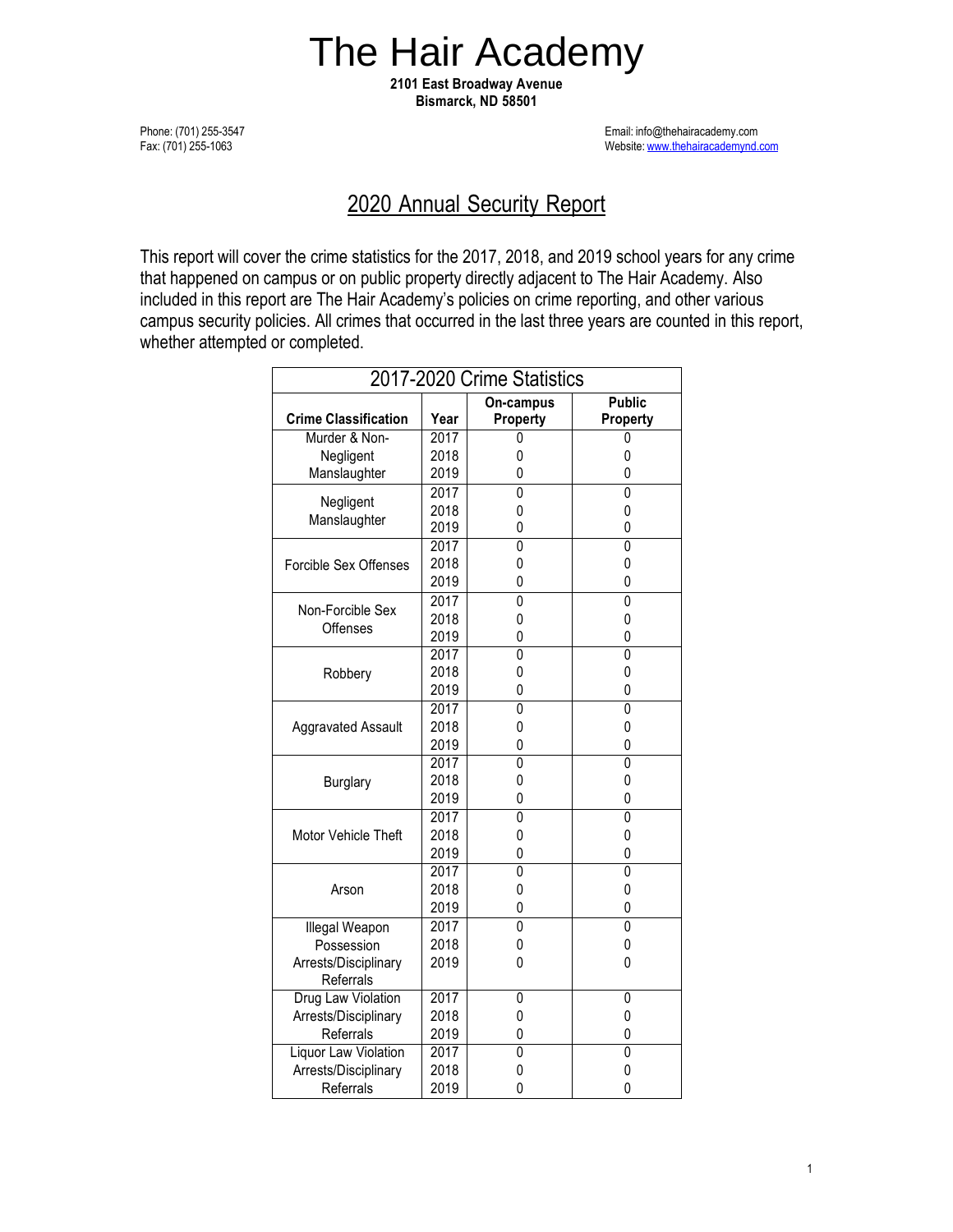# Hate Crimes:

There were no reported hate crimes for the years 2017, 2018, 2019.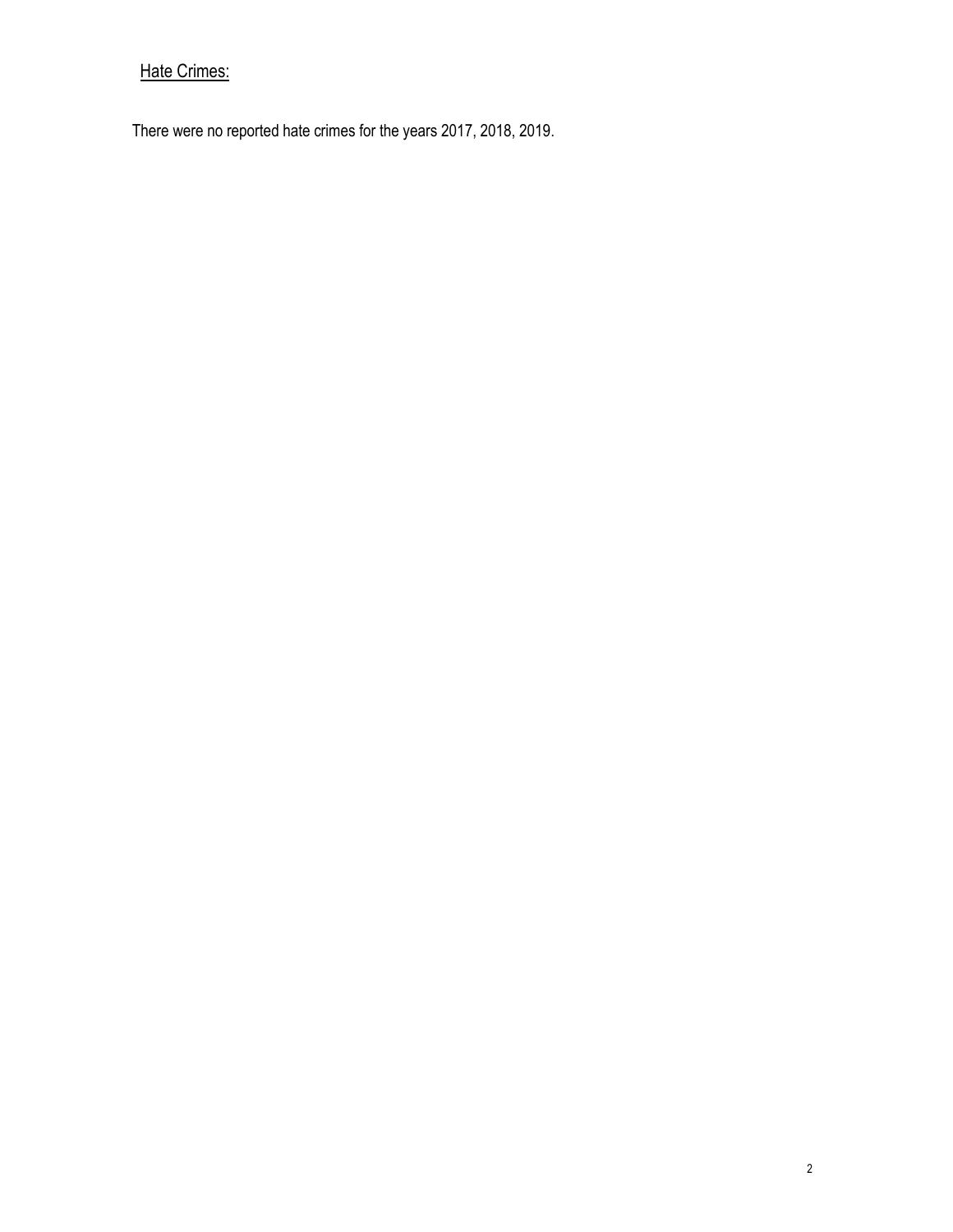#### Campus Security Policies

# The Clery Act:

The Jeanne Clery Disclosure of Campus Security Policy and Campus Crime Statistics Act or CleryAct is a federal statute codified at 20 U.S.C. § 1092(f), with implementing regulations in the U.S. Code of Federal Regulations at 34 C.F.R. 668.46.

The Clery Act requires all colleges and universities that participate in federal financial aid programsto keep and disclose information about crime on and near their respective campuses.

#### Security Department/Campus Police:

The Hair Academy does not employ a Security Department or Campus Police. Local LawEnforcement officials patrol near our campus, but The Hair Academy does not have an arrangement or contract with the police for this service.

# Crime Log:

The Hair Academy does not keep a daily crime log, as we do not have a Security Department orCampus Police.

# Campus Security Authority:

The Campus Security Authorities of THA include all full-time instructors. The function of a campus security authority is to report to the appropriate law enforcement personnel, either campus police orlocal police, or to an official or office designated by the institution, those allegations of Clery Act crimes that he or she concludes are made in good faith. (See Chapter 3 for an explanation of "goodfaith.") A campus security authority is not responsible for determining authoritatively whether a crime took place—that is the function of law enforcement personnel.

#### Crime Reporting:

All crimes shall be reported as soon as possible to an instructor/campus security authority. Thecrime will then be reported on an Incident Form, which is located in the office. This form documents where the crime occurred, the type of crime, to whom it was reported, and the time itwas reported. The instructor will also contact the appropriate law authority to investigate the reported crime.

#### Timely Warning:

The Hair Academy will issue a warning as soon as pertinent information is available about any Clery Act crime that is reported to local police and represents a serious or continuing threat to students and employees. This warning will be issued verbally to all students and instructors, as well as posted in the student lounge and office in a conspicuous area. This warning will include any information that will promote safety for our students. A Campus Security Official of The HairAcademy will make, distribute and post these warnings.

#### Preparation of Disclosure of Crime Statistics:

The Hair Academy prepares this report to comply with the Jeanne Clery Disclosure of Campus Security Policy and Crime Statistics Act. This report is available in writing at any time by contactinga Campus Security Authority. Both statistics that were reported to a Campus Security Authority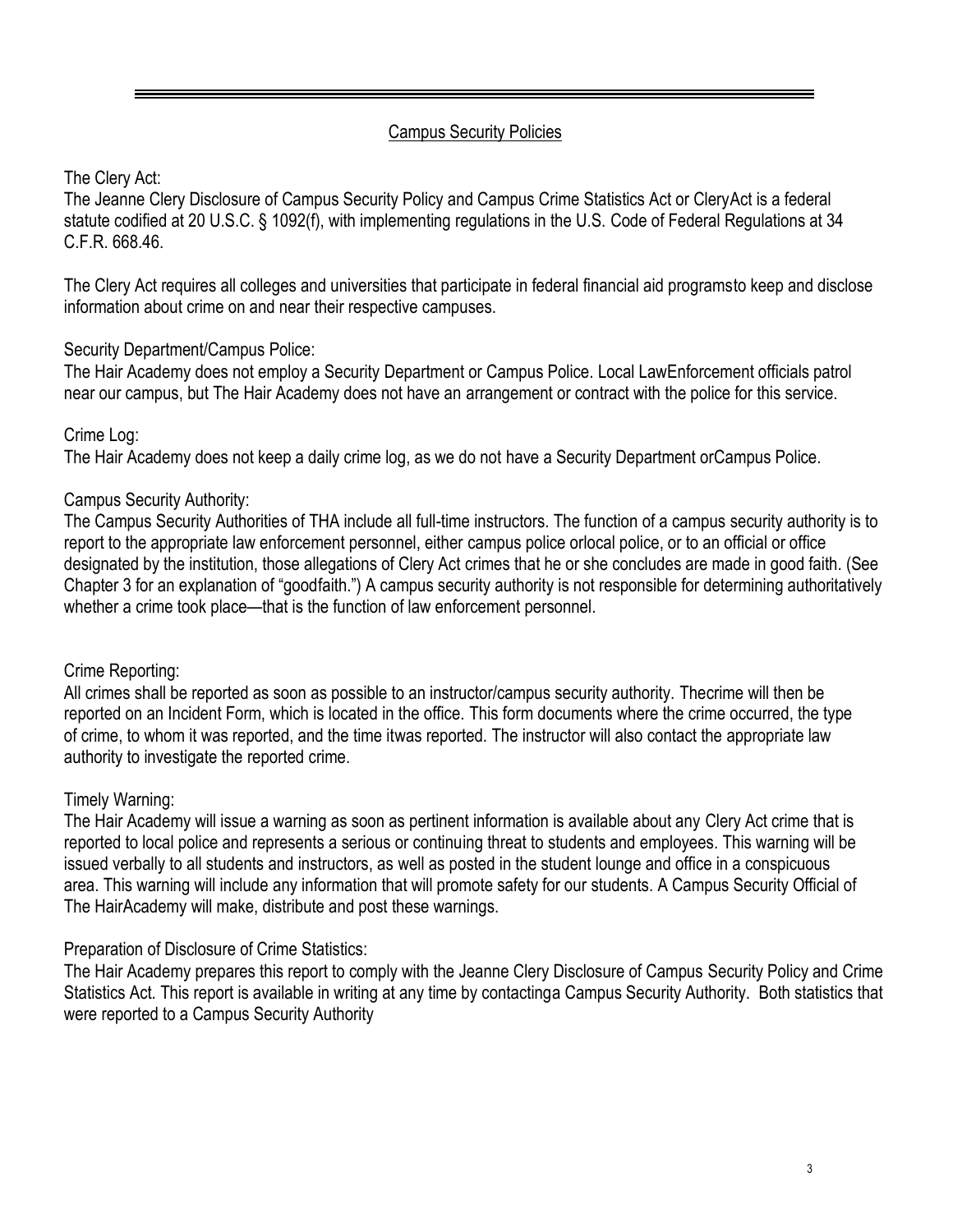and/or the Bismarck Police Department for the campus and immediately adjacent public propertyare included in this report. Each year a notification is posted and given to each staff member andstudent that the previous years annual Campus Security Report is available before October 1st of the current year. Copies are available in The Hair Academy's office.

#### Reporting Crimes:

To report a crime you can contact any Campus Security Authority or instructor, or call the local police department. You can report crimes by calling these numbers or contacting these people. Allsuspicious activity or person should also be reported, even if no crime has taken place yet.

The Hair Academy encourages anyone who is the victim or witness to any crime to promptly reportthe incident to the police. Because police reports are public records under state law, The Hair Academy cannot hold reports of crime in confidence. Confidential reports for purposes of inclusionin the annual disclosure of crime statistics can generally be made to THA campus security authorities, as identified below.

| The Hair Academy Campus Security Authorities:       |                 |
|-----------------------------------------------------|-----------------|
|                                                     |                 |
|                                                     |                 |
| Bismarck Police Department  223-1212 (nonemergency) | 911 (emergency) |

#### Access Policy:

During business hours, The Hair Academy will be open to students, parents, employees, contractors, guests, clients and invitees. During non-business hours access to The Hair Academy'sfacilities is by key, if issued. In the case of periods of extended closing, THA will admit only those with prior written approval to our facility.

Campus Police Authority:

The Hair Academy does not employ campus security police.

The Hair Academy campus security authorities are allowed to ask persons for identification and to determine whether individuals have lawful business at THA if deemed necessary. Campus securityofficers do not possess arrest power. Criminal incidents are referred to the local police who have jurisdiction on the campus. The Hair Academy maintains a highly professional working relationshipwith the Bismarck Police Department. All crime victims and witnesses are strongly encouraged to immediately report the crime to a campus security authority and the appropriate police agency. Prompt reporting will assure timely warning notices on-campus and timely disclosure of crimestatistics.

#### General Procedures for Reporting a Crime or Emergency:

Community members, students, faculty, staff, clients and guests are encouraged to report all crimes and public safety related incidents to The Hair Academy in a timely manner. To report a crime or an emergency, or non-emergency or public safety related matter on The Hair Academycampus, call THA at 255-3547. The Hair Academy will take the required action, dispatching an officer or asking the victim to report to THA to file an incident report.

All UPD incident reports are forwarded to the Educational Director for review and potential action.If assistance is required from the Bismarck Police Department or the Bismarck Fire

Department, THA will contact the appropriate unit. This publication contains information about on-campus and off campus resources. That information is made available to provide THA staff and